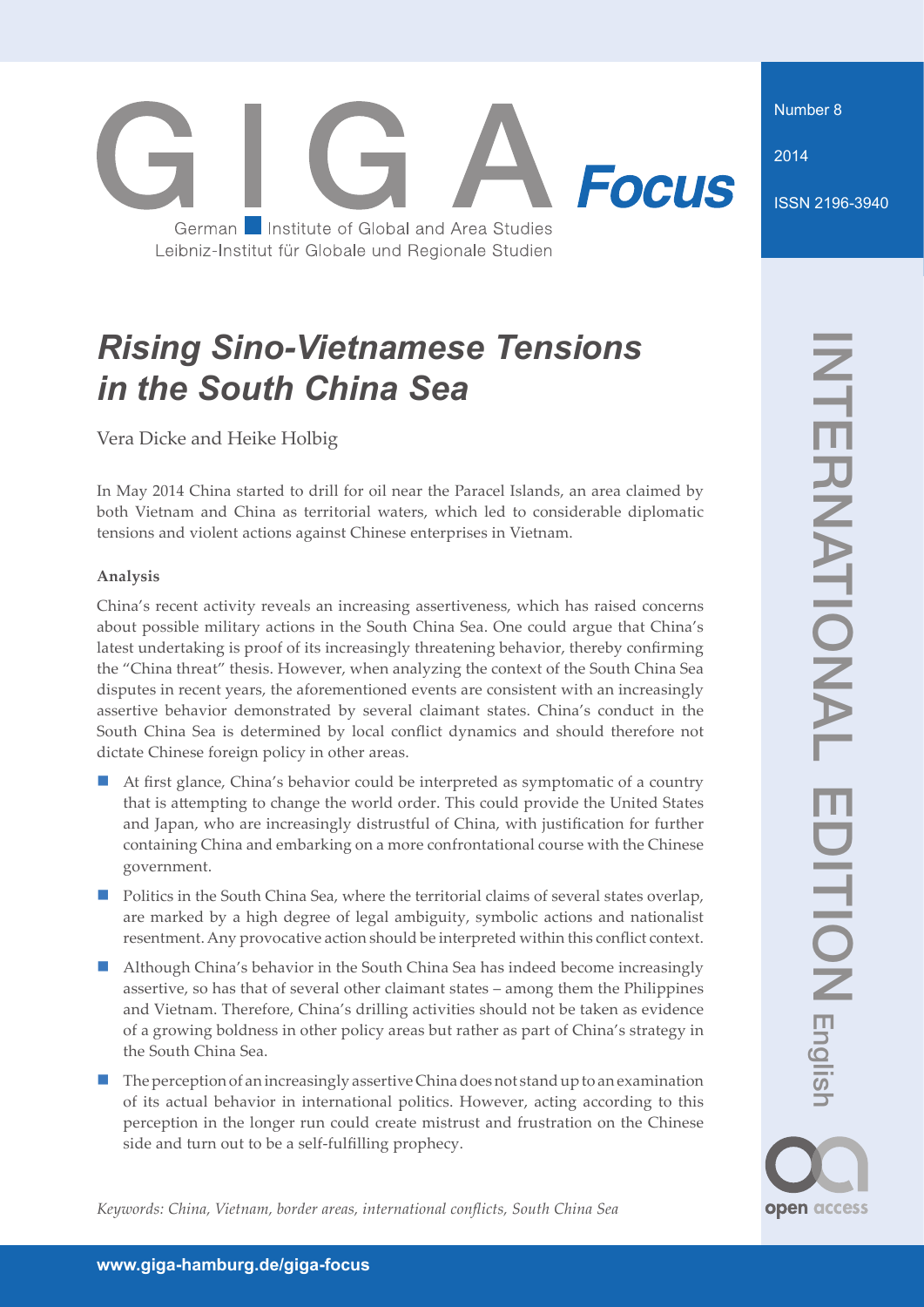## **A Highly Controversial Oil Platform**

Recent events in the South China Sea give cause for serious concern and raise questions about China's territorial policy. On 3 May 2014 China announced that the state-owned *China National* Offshore Oil Corporation *(*CNOCC*)* would deploy an oil rig in an area near the Paracel Islands. This area in the South China Sea is claimed by both China and Vietnam as territorial waters and represents one of many disputed areas in the South China Sea. The Vietnamese government objected to this move and declared that the oil platform would be operating within its territorial maritime zone. Nevertheless, China suited the action to the word and situated the Haiyang Shiyou 981 platform in the disputed waters and safeguarded the rig with a threemile exclusion zone defended by approximately 80 coast guard and military vessels. Approaching Vietnamese ships were rammed and targeted with water cannons. This incident triggered largescale demonstrations among the Vietnamese population, which culminated in riots against Chinese citizens and enterprises that left at least four people dead and saw thousands of Chinese workers flee Vietnam (*The Economist* 2014). The Association of Southeast Asian Nations (ASEAN), in which Vietnam pushed for official condemnation of China's behavior, reacted rather softly to these events and opted not to censure China directly (Panda 2014). The drilling platform remained in place until mid-July 2014 and provoked several incidents between Vietnamese and Chinese boats (Consulate of Viet Nam 2014). Declaring that the exploratory drilling had been completed, the CNOCC withdrew the platform one month earlier than planned. However, the situation remains tense. On 9 September 2014 Vietnam accused China of having arrested and beaten up two Vietnamese fishermen. China claimed that the men were unlawfully fishing with explosives. Vietnam has demanded compensation for the fishermen, while China has called for an end to illegal fishing activities (*The China Post* 2014). Since the deployment of the oil platform, both nations have adopted a more assertive tone.

Do these events show that China's behavior has become increasingly forceful, thereby confirming the "China threat" thesis? If so, it would provide other states – especially the United States – with a reason to pursue a containment policy toward China. Because such an approach would entail serious attempts to limit China's growing power and the consequent risks and disturbances for all concerned parties, it is important to scrutinize whether the Chinese threat actually exists. In this Focus issue, we will investigate the threat potential emanating from the recent events by taking into account the regional context of the South China Sea and China's general behavior in foreign politics. First, we will explain the theoretical background of the "China threat" thesis and analyze the current situation from this viewpoint. Second, we will scrutinize this argument by taking into account the general context of the South China Sea, the territorial disputes in recent years between China and Vietnam, and China's behavior in other areas of foreign policy. Third, we will briefly assess the value of a containment policy in this setting and recommend how other states should react to the recent Sino-Vietnamese tensions.

#### **Is China Finally Revealing its True Colors?**

China's placement of an oil platform in disputed waters appears to support the perception of the Chinese threat to US hegemony and the Western world order. This theory also assumes that China will behave more assertively and provocatively toward its neighbors, as they did vis-à-vis Vietnam. The "China threat" thesis developed in Anglo-American debates during the 1990s against the backdrop of the growing awareness of China's rise. It was reinforced by Chinese elite discourses that continually circulated negative images of the People's Republic of China allegedly held in the West, particularly the "Western 'China Threat Theory' ", in an effort to consolidate nationalist identity at home (Callahan 2006). Although the use of the concept had declined greatly during the early years of the new century, its popularity picked up again in 2008 with observers noting a new assertiveness in China's rhetoric and foreign policy that suggested "[t]he Chinese are finally 'revealing their true colors' " (Swaine 2010: 1).

The school of realism provides substantial arguments for the Chinese threat. Given the anarchic circumstances of the international system, every state seeks to secure its survival by minimizing the potential of attack by a stronger state. For a relatively strong state such as China, the best way to achieve this goal is to become more powerful than the potential aggressors in its neighborhood – that is, to become a regional hegemon. The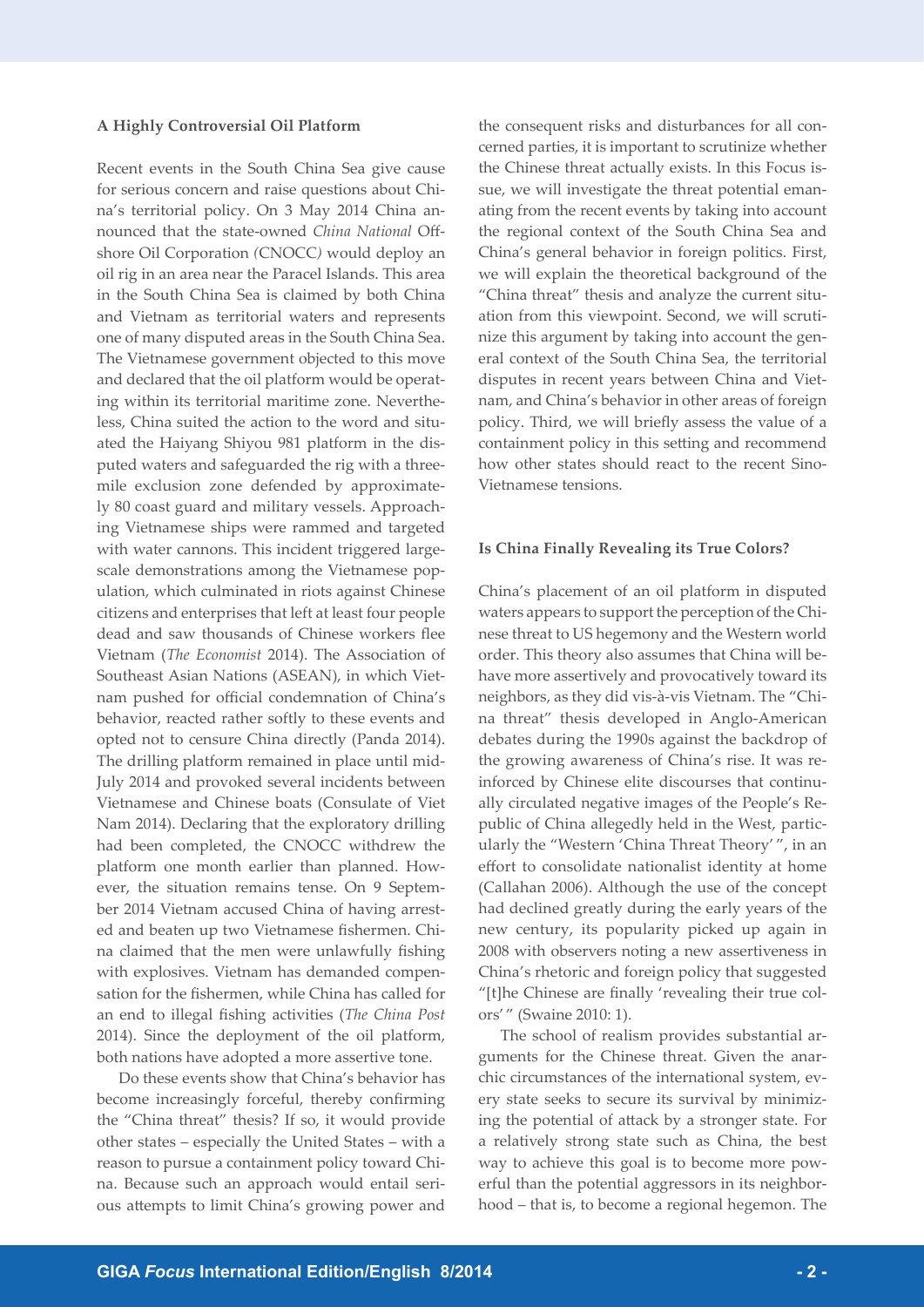United States, which according to Mearsheimer is not a global hegemon but "the only regional hegemon in modern history" (Mearsheimer 2010: 388), will try to contain China's rise because it is a peer competitor of similar strength and thus reduces US security. China, on the other hand, will eventually challenge US power as it is the best way to ensure its own long-term survival. According to Mearsheimer, there is "considerable potential for war" between the two powers (Mearsheimer 2006: 160). Furthermore, some authors see an ideological conflict between China and the current international order that is shaped by Western values. As soon as it has enough power, China will either try to modify this order or construct a "parallel order more to its liking," within which it can exercise regional dominance (Pei 2014: 147).

Taking the recent events into account, these realist scenarios appear to be quite probable. By drilling for oil in this contested area, China has made clear that it will not relinquish its territorial claims. Furthermore, China has shown that it can assume control over these areas without fear of military reprisals from its smaller neighbors. For instance, despite having recently deepened its ties with the United States, Vietnam remained powerless against the 80 Chinese coast guard and military vessels that surrounded the controversial Haiyang Shiyou 981 rig. At the same time, the other ASEAN states refrained from officially condemning China's actions so not to upset their important trading partner. It is thus clear that China has completed the first step toward regional hegemony. Although China is not yet ready to openly confront the United States, the Paracel Islands proved to be an ideal test case to observe US reactions toward such assertive behavior. From a Chinese perspective, the results were positive: the United States merely condemned China's behavior as "provocative," which could be considered quite a soft reaction (Panda 2014).

In the view of some analysts, the islands in the South China Sea constitute a core interest for China and are nearly as important as the Taiwan issue (Goldstein 2013: 137). According to Luo Shou and Wang Guifang, the main task now for a rising China is to construct a secure surrounding environment by upholding the integrity of state sovereignty and national identity (cited in Lynch 2009: 100). If we assume that "China will want to dictate the boundaries of acceptable behaviour to neighbouring countries" (Mearsheimer 2006: 162), China's placement of the oil platform shows that it places a premium on others respecting its territorial claims – otherwise they will be implemented by force.

To contain this development, the United States has launched a strategic "pivot" to Asia, which has seen them considerably increase their military and economic engagement in China's neighborhood during the past few years. With this initiative, the United States has signaled to the Chinese government that it is prepared to act aggressively if required. According to the US government, the pivot shall protect international law and norms, safeguard commerce and freedom of navigation and ensure peaceful conflict resolution with emerging powers in the Asia-Pacific region (Manyin 2012). Some observers argue that this could make China think twice about intimidating its neighbors (Pei 2014). As we can see, the strategies of other powers (e.g., the United States) will be greatly influenced by how they interpret China's behavior and whether they perceive China as a threat. Therefore, before making strategic decisions, the context of the South China Sea should be taken into consideration.

### **The South China Sea: A Sensitive Area**

The territorial claims of several states overlap in the South China Sea. Multiple small island groups and reefs are disputed by China, Vietnam, the Philippines, Malaysia, Brunei and Indonesia. The Spratly Islands and the Paracel Islands have especially given rise to confrontations between the different nations' respective coast guard and fishermen. In 1974 China occupied the Vietnamese part of the Paracel Islands and has exercised full control over the islands ever since. In 1988 the same happened with several atolls and reefs of the Spratly Islands. These two clashes between China and Vietnam have thus far been the only military confrontations in the area. Usually, water cannons fired by coast guard ships are the heaviest weapons used in these disputes. Injuries or deaths resulting from such skirmishes are rare, but the diplomatic consequences of such incidents have often been severe (Kreuzer 2014).

China and Taiwan claim all island groups in the South China Sea to be their territory. China makes use of the so-called nine-dash line that encompasses all islands in the South China Sea (Swaine and Fravel 2011). Vietnam lays claim to the Spratly Islands and the Paracel Islands; the Philippines, to parts of the Spratly Islands. Meanwhile, Malaysia,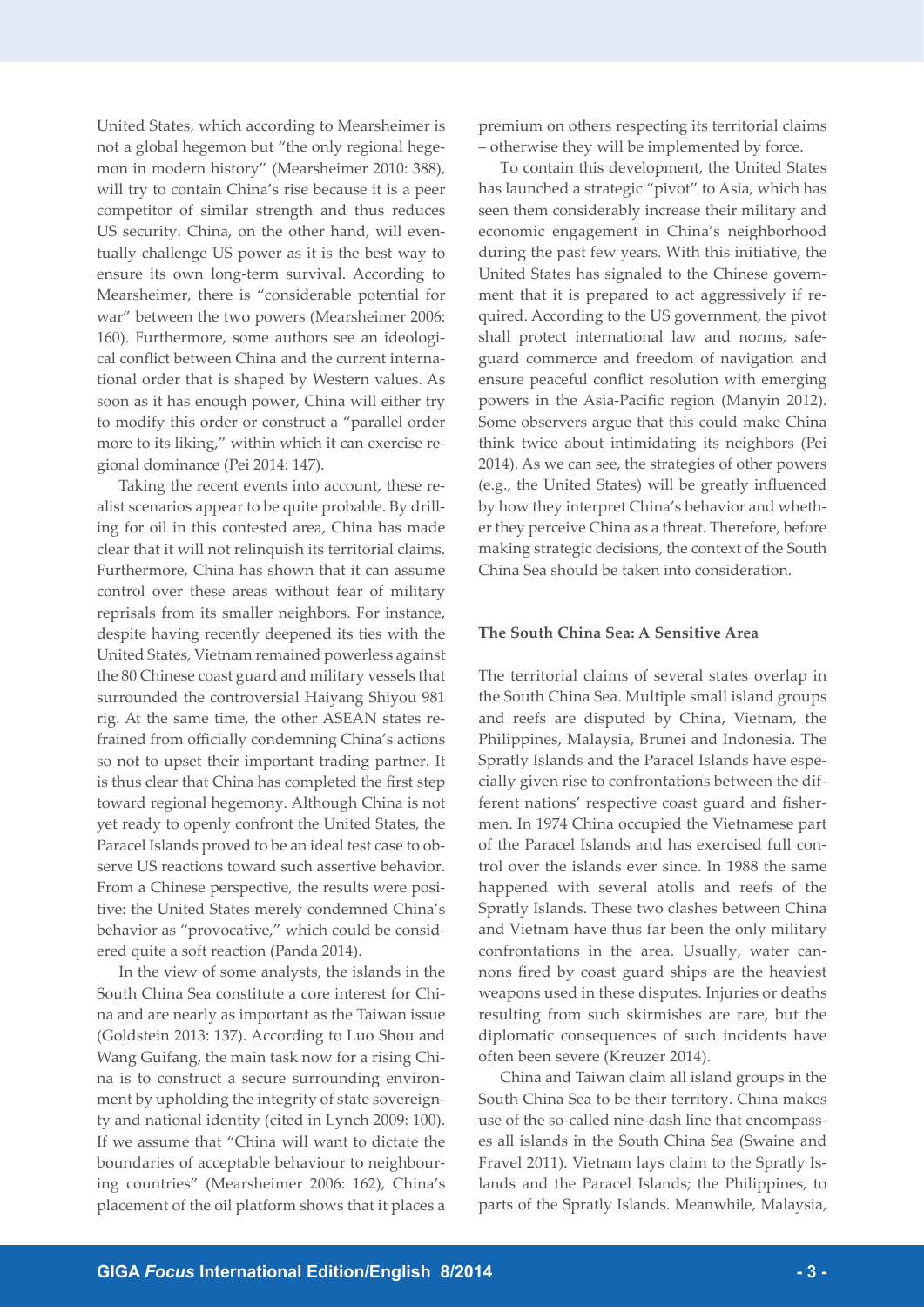

Source: <http://namvietnews.files.wordpress.com/2012/08/25-ninedashed-line-in-the-south-china-sea.jpg> (22 October 2014).

Brunei and Indonesia insist on their exclusive economic zones (EEZs) and the islands within them (Kreuzer 2014). All nations ground their claims in historical argumentation: They have all exercised their sovereign rights at different periods of time – often simultaneously over the aforementioned islands – and thus appeal to customary law, according to which a state might gain sovereignty over a territory if its exercise of sovereign rights was tolerated by other states over a long period of time. As the islands have never been inhabited due to their remote location and were only used as fishing grounds by the different nations, it is virtually impossible to decide on these historical claims. The United Nations Convention on the Law of the Sea (UNCLOS), adopted in 1982, further complicates the disputes by assuring nation states an EEZ of up to 200 nautical miles from the coast (ibid.). In these zones, the nation state has the right to exploit and explore resources, such as fishing, installing wind turbines and drilling for oil. The possession of some islands in the middle of the sea would enlarge an EEZ considerably.

#### **A Spiral of Reactions and Counterreactions**

To assess China's behavior, we should take a closer look at the recent events. Roughly since 2009 the conduct of all claimants in the South China Sea has become increasingly aggressive. In May 2009 a UN deadline expired that had been set for the affected Southeast Asian states to submit their respective claims on areas going beyond their EEZs (Kreuzer 2014). Vietnam, Malaysia and the Philippines submitted claims that encompassed disputed waters (Swaine and Fravel 2011). China reacted with a *note verbale* to the UN Secretary-General*,*  claiming "indisputable sovereignty over the islands of the South China Sea" (ibid.: 2), which triggered counterclaims by the Philippines. Tensions have since increased in the South China Sea. Various countries' coast guard ships have rammed fishing boats, while exploration vessels have been forced by other nations to leave disputed areas. The roles of aggressor and victim have constantly changed, although confrontations between China and Vietnam or the Philippines have more frequently been re-

ported than those between Vietnam and the Philippines. In 2012 the Philippines was the first country since the 1980s to use an armed military ship on the Scarborough Shoal against Chinese fishermen. In the context of the South China Sea disputes, this was a clear sign of escalation (Kreuzer 2014).

Although reports about risky incidents and coast guard ships ramming fishing boats have increased, Vietnam's strategy toward China seems to be more subtle. In 2007 it amplified its own oil exploration efforts in waters also claimed by China and in 2011 conducted seismic surveys in those same waters (Swaine and Fravel 2011). In the diplomatic realm, Vietnam's strategy has been to internationalize the dispute – something China wants to avoid – in order to generate support for its claims among the international community (Swaine and Fravel 2011). It has hosted several in-1ternational conferences about the South China Sea (the last in July 2014), the deployment of the Haiyang Shiyou 981 platform and the possibilities of an international lawsuit against China (ibid.; Dien 2014). By inviting international guests, Vietnam is publicly underlining its own claims and trying to legitimize them. Vietnam also decided to take legal action against China over the Haiyang Shiyou 981 rig (Dien 2014).

Despite this, there have also been diplomatic efforts to ease tensions between the two countries. For example, in 2011 China and Vietnam agreed to conduct bilateral negotiations on the South China Sea and to enhance cooperation in less sensitive fields, such as maritime environmental protection and sea-related scientific research (Vietnam+ 2011).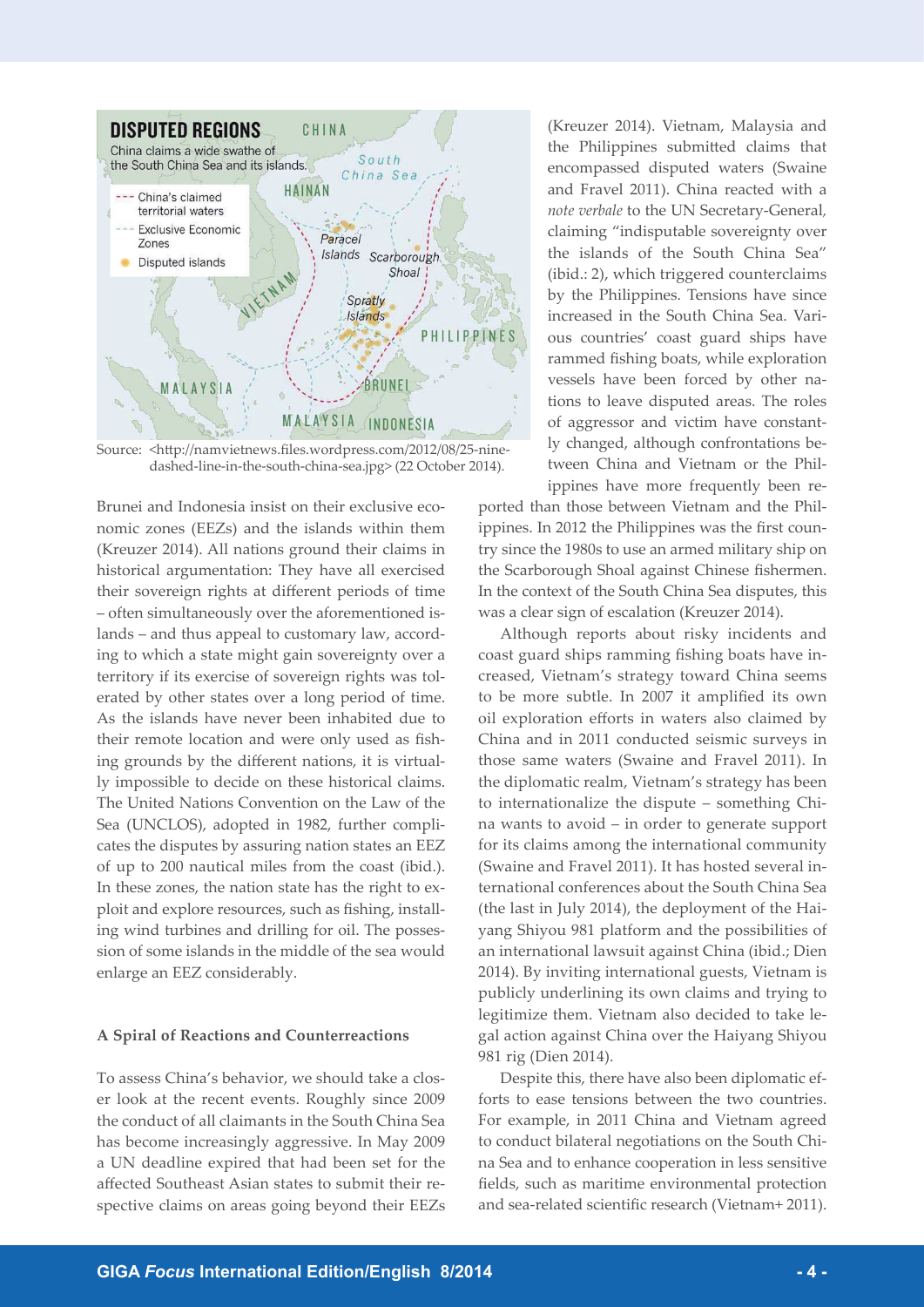Hotlines between the countries' respective foreign ministries and agriculture ministries were established in order to manage emerging confrontations. Furthermore, during Premier Li Keqiang's visit to Vietnam in October 2013 (*Vietnam News*  2013), numerous agreements were signed, thus revealing how intense economic and diplomatic cooperation had become throughout the previous few years.

However, in the security realm, things look different. Vietnam is increasingly strengthening its ties with the United States and Japan (Manyin et al. 2012), both of which support Vietnam's coast guard – a central actor in the disputes in the South China Sea. In the light of China's positioning of the Haiyang Shiyou 981 oil rig, Vietnamese officials have suggested that US warships could be allowed to visit the country's strategic port of Cam Ranh Bay. Whereas the Philippines has sided with the United States as part of a bandwagoning strategy and opposes China, Vietnam has employed a balancing approach and cooperates with both the United States and China in order to preserve room for maneuver (Kreuzer 2014). In view of the recent events, however, this balance of cooperation might tilt toward the United States.

China has a longstanding two-pronged strategy in the South China Sea. On the one hand, it tries to avoid severe conflicts through negotiation and cautious management. In these negotiations, it aims at deferring any final solution. On the other hand, it maintains a fierce defense against any attempts by the other claimant states to change the status quo to its disadvantage (Swaine and Fravel 2011). China's placement of the Haiyang Shiyou 981 rig could fall into the second part of this strategy. Although it is difficult to say what exactly triggered China's decision to move the oil platform into the disputed waters, it is highly probable that China – despite diplomatic efforts on both sides – felt provoked by Vietnam in a spiral of reactions and counterreactions. For example, in 2012 PetroVietnam and CNOCC both invited foreign companies to explore the same area in the South China Sea, which resulted in a diplomatic crossing of swords (*Bloomberg News* 2012). This may have instigated a race to be the first to drill for oil in this area. If the deployment of the oil platform fits with the second part of the twopronged strategy, its early withdrawal could belong to the first part – namely, the avoidance of severe conflicts. In removing the oil rig from the disputed waters one month earlier than scheduled, China reaffirmed that the purpose of the oil rig was exploratory drilling and that it had always intended to leave once it had finished its work. Nevertheless, the diplomatic damage had certainly been done and will remain for some time. It is thus clear that the second element of China's twopronged strategy guided this action.

To be clear, China's actions in the South China Sea cannot be described as peaceful or purely as self-defense; though the same can be said about the other claimant states. The level of assertiveness by all concerned parties has increased considerably in recent years and has triggered an endless spiral of provocations, reactions and counterreactions. The alleged – and in fact questionable (Kreuzer 2014) – oil reserves only explain part of this development. Territorial issues have always been and always will be an area of high sensitivity. Decisions have to be balanced between strategic geopolitical considerations, diplomatic conduct and nationalist sentiment among the population. In recent years strategic geopolitical concerns and nationalism have clearly dominated, though the remaining rules of diplomatic conduct have been able to prevent major escalations. Also, China's decision in spring 2013 to merge the various competing bureaucracies in charge of maritime policies into the new State Oceanic Administration – which aims to regain control and command over domestic actors' behavior in territorial disputes with neighboring countries (Noesselt and Hieber 2013) – corroborates the willingness of the Chinese leadership to avoid a dynamic escalation of existing tensions.

#### **Short-Term versus Longer-Term Implications**

How should we assess the rising tensions in Sino-Vietnamese relations against the backdrop of an ongoing shift of global power constellations? As this paper has argued, once the wider context of territorial disputes in the South China Sea is taken into account, there is no indication that China has unilaterally expanded its claims or used force on an unusual scale. Although the government has been somewhat more assertive about its territorial claims in the Pacific since 2009, particularly vis-á-vis Japan, this should not be regarded as an expression of expansionist ambitions. For the time being this confirms the general impression that the country's foreign policy strategy has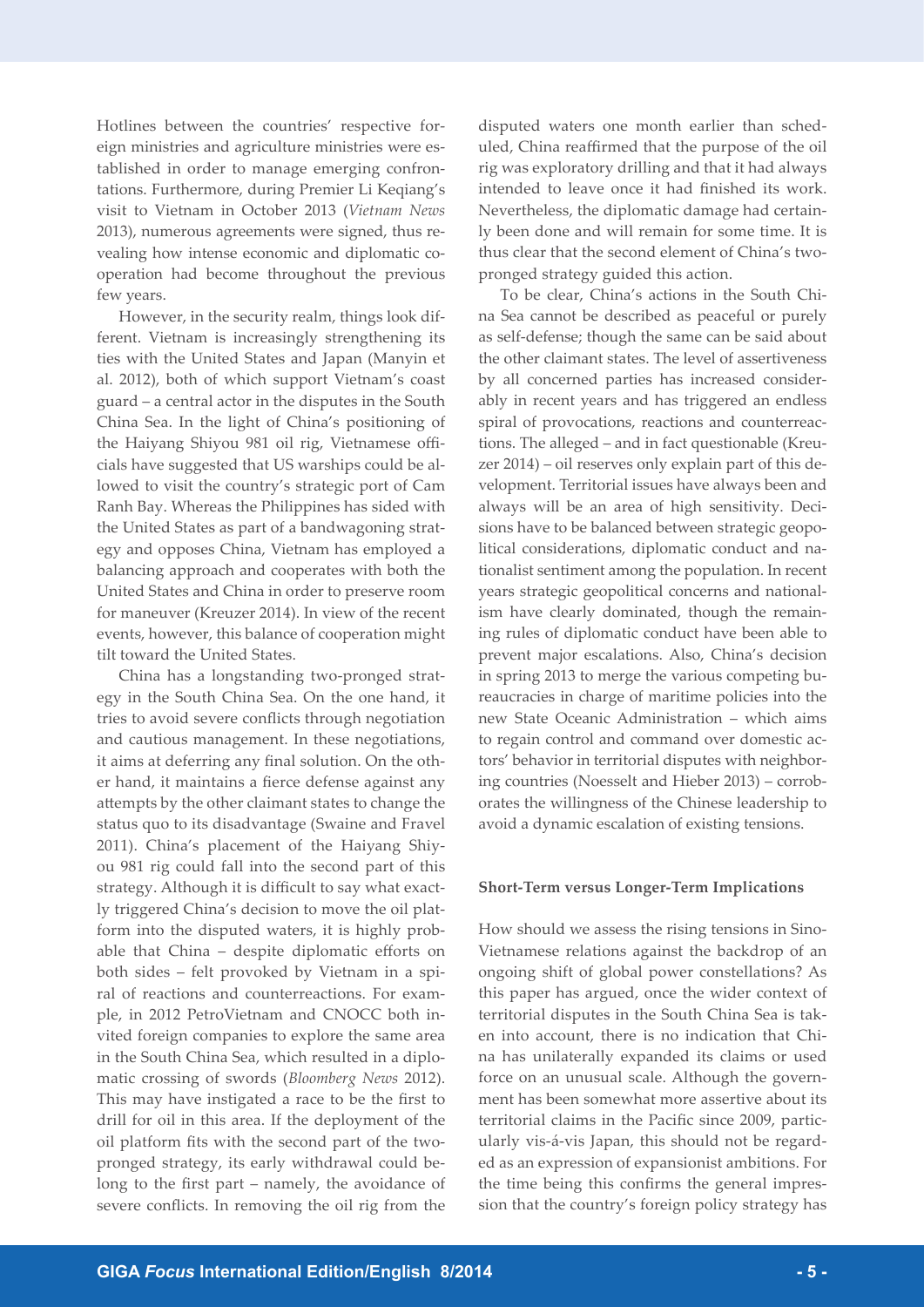not fundamentally changed since the new partystate leadership under Xi Jinping came to power in 2012 (Noesselt and Hieber 2013). Rather, it seems that secure surroundings, good trade relations with neighboring states and the capability of the United States to protect the sea routes are highly valued by the Chinese government as safeguards of its priority goal of economic development. The strategy of deferring the disputes in the South China Sea while maintaining its current territorial claims corresponds with China's core interest; challenging the world order certainly does not. In contrast to economic development, China's leadership seems to have consciously avoided defining the South China Sea as a core interest because doing so could impede a negotiated settlement of the disputes (Johnston 2013).

In the medium and longer term, though, things may look different. Even though China used to comply relatively well with – and benefitted considerably over the past two decades from – the rules of the game of the liberal world order, it has now started to attempt to reshape those rules. Judging from its role in large multilateral frameworks such as the IMF, the World Bank, the WTO and the global climate regime, the Chinese government has become increasingly proactive in demanding more say on global governance issues over the past few years. Although China's approach to reshaping the global rules can be described as evolutionary rather than revolutionary, it does so in a manner that can be seen as a clear challenge to what it sees as US hegemony in these organizations. Given its strong economic performance, these attempts might be successful in the longer run – particularly if the Chinese leadership manages to communicate more coherently with other emerging economies (Kappel and Pohl 2013; Hou et al. 2014).

If this trend of an incremental global shift of economic power and rule-shaping capacities continues, it might also have implications for China's geopolitical and territorial ambitions. When faced with any increasing challenge to its global hegemony, the United States has tended to react with more assertive behavior, such as the "Pivot to Asia" strategy formulated in 2011. Not only is the increased military engagement of the United States already suspiciously observed by China, it has led to a growing potential for misperceptions on all sides. If anything, the "Pivot to Asia" strategy will aggravate the already existing security dilemmas in the Pacific and the South China Sea in particular. Specifically, it will increase the risks for all parties involved in the territorial disputes to mistake each other's defensive actions as offensive intentions and will stimulate military buildups (see also Glaser 2011; Goldstein 2013). The United States may well have other valid reasons for increasing its engagement in the region; at the same time, however, it should avoid appearing as though it is engaged in a containment policy toward China. As Charles Glaser points out, "the popular belief that a rising China will severely threaten US security could become a self-fulfilling prophecy" (Glaser 2011: 89).

### **References**

- *Bloomberg News* (2012), Vietnam warns China to Halt Oil Bids in Exxon-Awarded Area, June, online: <www.bloomberg.com/news/2012-06-27/ vietnam-warns-china-to-halt-oil-bids-in-areaawarded-to-exxon.html> (15 August 2014).
- Consulate of Viet Nam (2014), *Position Paper of Viet Nam on China's Illegal Placement of Haiyang Shiyou 981 Oil Rig in the Exclusive Economic Zone and Continental Shelf of Viet Nam*, online: <http://vietnam consulate-ny.org/news/2014/07/position-paperviet-nam-chinas-illegal-placement-haiyangshiyou-981-oil-rig-exclusive> (15 August 2014).
- Dien, An (2014), Vietnam Walks a Thin Line Between US and China after Oil Rig Exit, in: *Thanhnien News*, August, online: <www.thanhni ennews.com/politics/vietnam-walks-a-thin-linebetween-us-and-china-after-oil-rig-exit-29660. html> (15 August 2014).
- Glaser, Charles (2011), Will China's Rise Lead to War? Why Realism Does Not Mean Pessimism, in: *Foreign Affairs*, March/April, 80–91.
- Goldstein, Avery (2013), China's Real and Present Danger: Now Is the Time for Washington to Worry, in: *Foreign Affairs*, September/October, 136–144.
- Hou, Zhenbo, Jodie Keane, and Dirk Willem te Velde (2014), *Will the BRICS Provide the Global Public Goods the World Needs?*, ODI Report, June, London: Overseas Development Institute.
- Johnston, Alastair Iain (2013), How New and Assertive Is China's New Assertiveness?, in: *International Security*, 37, 4, 7–48.
- Kappel, Robert, and Birte Pohl (2013), *Der wirtschaftliche Aufstieg der BRICS-Staaten*, GIGA Focus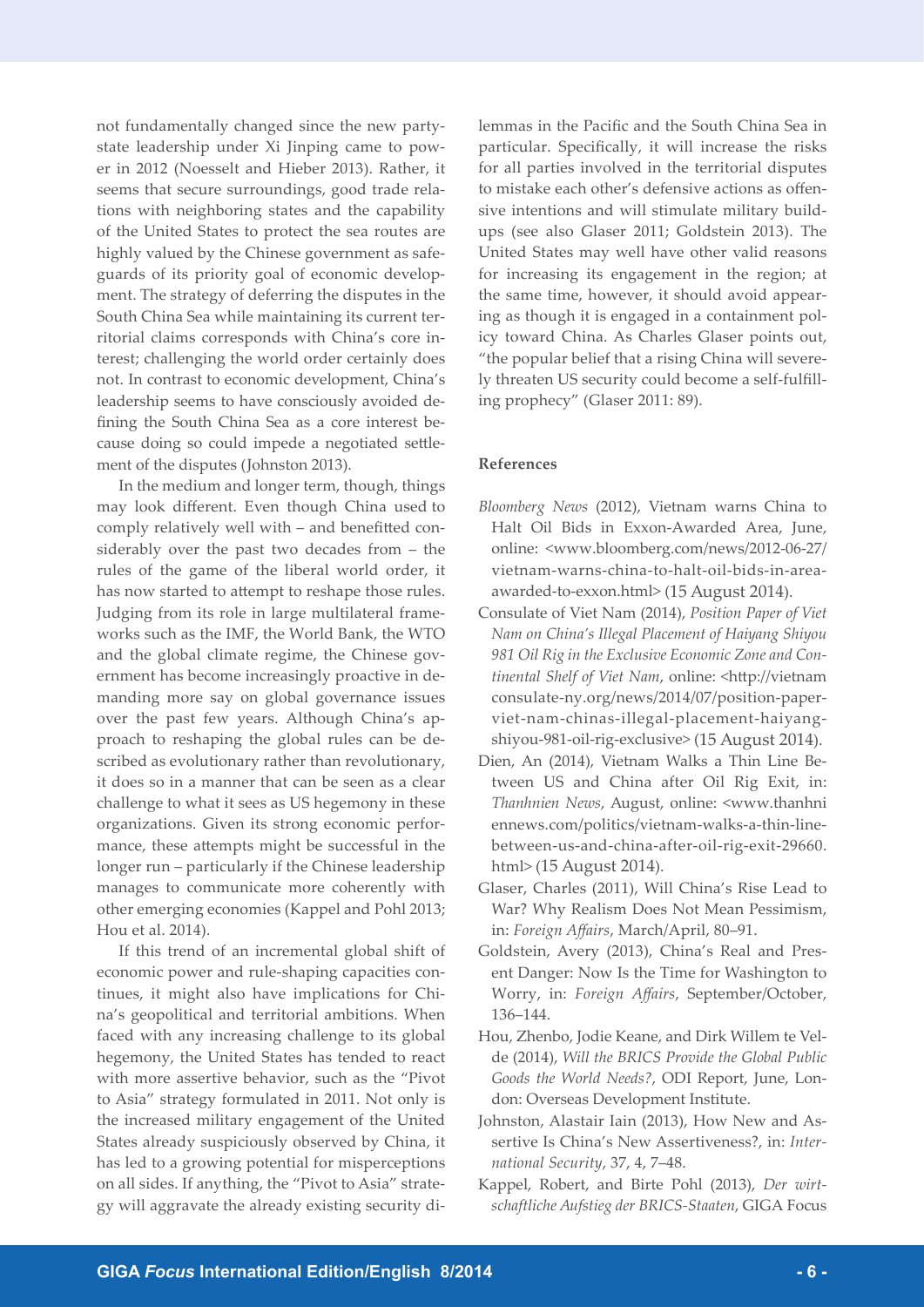Global, 1, online: <www.giga-hamburg.de/de/ system/files/publications/gf\_global\_1301.pdf> (15 August 2014).

- Kreuzer, Peter (2014), *Konfliktherd Südchinesisches Meer*, HSFK Report, 2, online: <www.hsfk.de/file admin/downloads/report0214.pdf> (15 August 2014)
- Lynch, Daniel (2009), Chinese Thinking on the Future of International Relations: Realism as the Ti, Rationalism as the Yong?, in: *The China Quarterly*, 197, March, 87–107.
- Manyin, Mark, Stephen Daggett, Ben Dolven, Susan Lawrence, Michael Martin, Ronald O'Rourke, and Bruce Vaughn (2012), *Pivot to the Pacific? The Obama Administration's "Rebalancing" Toward Asia*, CRS Report for Congress, 28 March, Washington, DC: Congressional Research Service.
- Mearsheimer, John J. (2006), China's Unpeaceful Rise, in: *Current History*, April, 105, 690, 160-162.
- Mearsheimer, John J. (2010), The Gathering Storm: China's Challenge to US Power in Asia, in: *Chinese Journal of International Politics*, 3, 381–396.
- Noesselt, Nele, and Saskia Hieber (2013), *Größer, stärker, global? Chinas Außen- und Sicherheitspolitik nach dem Führungswechsel*, GIGA Focus Asien, 5, online: <www.giga-hamburg.de/de/system/ files/publications/gf\_asien\_1305.pdf> (15 August 2014).
- Panda, Ankit (2014), Why Did China Set Up an Oil Rig Within Vietnamese Waters? Why now and why Vietnam?, in: *The Diplomat*, 13 May, online: <http://thediplomat.com/2014/05/why-did-chinaset-up-an-oil-rig-within-vietnamese-waters/> (15 August 2014)
- Pei, Minxin (2014), How China and America See Each Other: And Why They Are on a Collision Course, in: *Foreign Affairs*, March/April, 143–147.
- Swaine, Michael (2010), Perceptions of an Assertive China, in: *China Leadership Monitor*, 32, Spring.
- Swaine, Michael, and Taylor Fravel (2011), China's Assertive Behaviour – Part Two: The Maritime Periphery, in: *China Leadership Monitor*, 35, Summer.
- *The China Post* (2014), Vietnam Accuses China of Beating Fishermen, Urge Strict Punishment, 10 September, online: <www.chinapost.com.tw/as ia/vietnam/2014/09/11/416938/Vietnam-accuses. htm> (15 August 2014).
- *The Economist* (2014), Hot Oil on Troubled Waters: A South-China Sea Stand-off Has Domestic Repercussions for Vietnam, 17 May, online: <www. economist.com/news/asia/21602269-south-chinasea-stand-has-domestic-repercussions-vietnamhot-oil-troubled-waters> (15 August 2014).
- *Vietnam+* (2011), VN-China Basic Principles on Settlement of Sea Issues, 10 December, online: <http:// en.vietnamplus.vn/Home/VNChina-basic-prin ciples-on-settlement-of-sea-issues/201110/21524. vnplus> (15 August 2014)
- *Vietnam News* (2013), VN, China Detail New Partnership, 16 October, online: <http://vietnamnews. vn/politics-laws/246298/vn-china-detail-newpartnership.html> (15 August 2014).